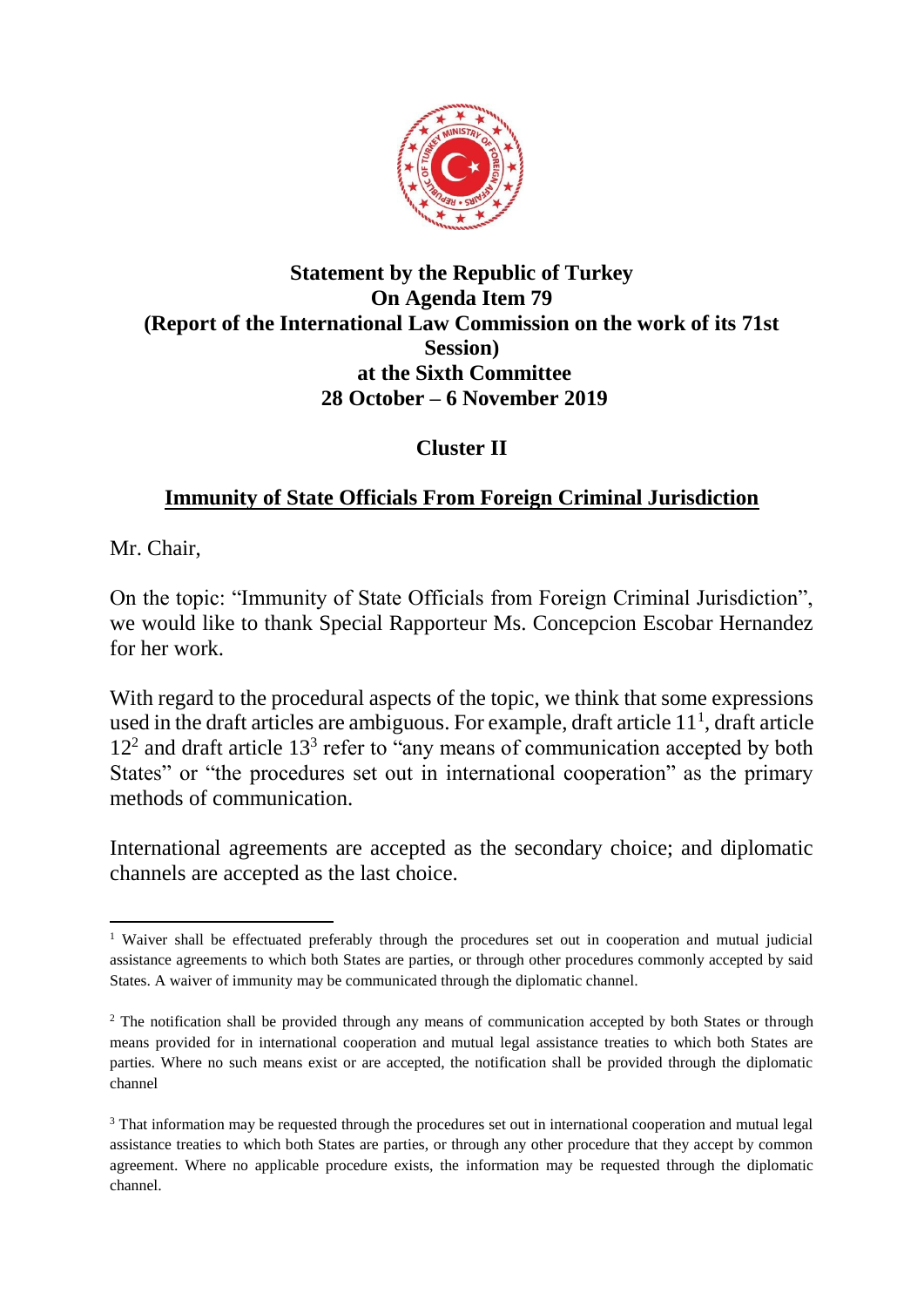We believe that diplomatic channels shall have a primary and central role in this regard. In other words, the information, notification or waiver shall be conveyed through diplomatic channels unless otherwise decided in the procedures set out in bilateral or multilateral agreements.

We thank again the Special Rapporteur for all the hard work she has done on this topic.

## **Cluster II Protection of the Environment in Relation to Armed Conflicts**

Mr. Chair,

With regard to the topic: Protection of the environment in relation to armed conflicts, we would like to thank Special Rapporteur Marja Lehto and the working group chaired by Vazquez Bermudez.

While the report gives reference to the protection and the usage of the water sources, water supply installations have not been highlighted.

In this sense, we believe that bearing in mind the 2nd and 4th articles of the 1976 "International Law Association Resolution on the Protection of Water Resources and Water Installations in Times of Armed Conflict" might be also useful in this work.

Therefore, we suggest the inclusion of the following sentences to the draft principles.

"Water supply installations which are indispensable for the minimum conditions of survival of the civilian population should not deliberately be cut off or destroyed.

The destruction of water installations containing dangerous forces, such as dams and dykes, should be prohibited when such destruction may involve grave dangers to the civilian population or substantial damage to the basic ecological balance."

Furthermore, with regard to draft principle 22, commentary (2), instead of "*shared natural resources*", we think it would have been better to use "*transboundary natural resources*" and "*transboundary waters and aquifers*" for "*international watercourses and transboundary aquifers.*"